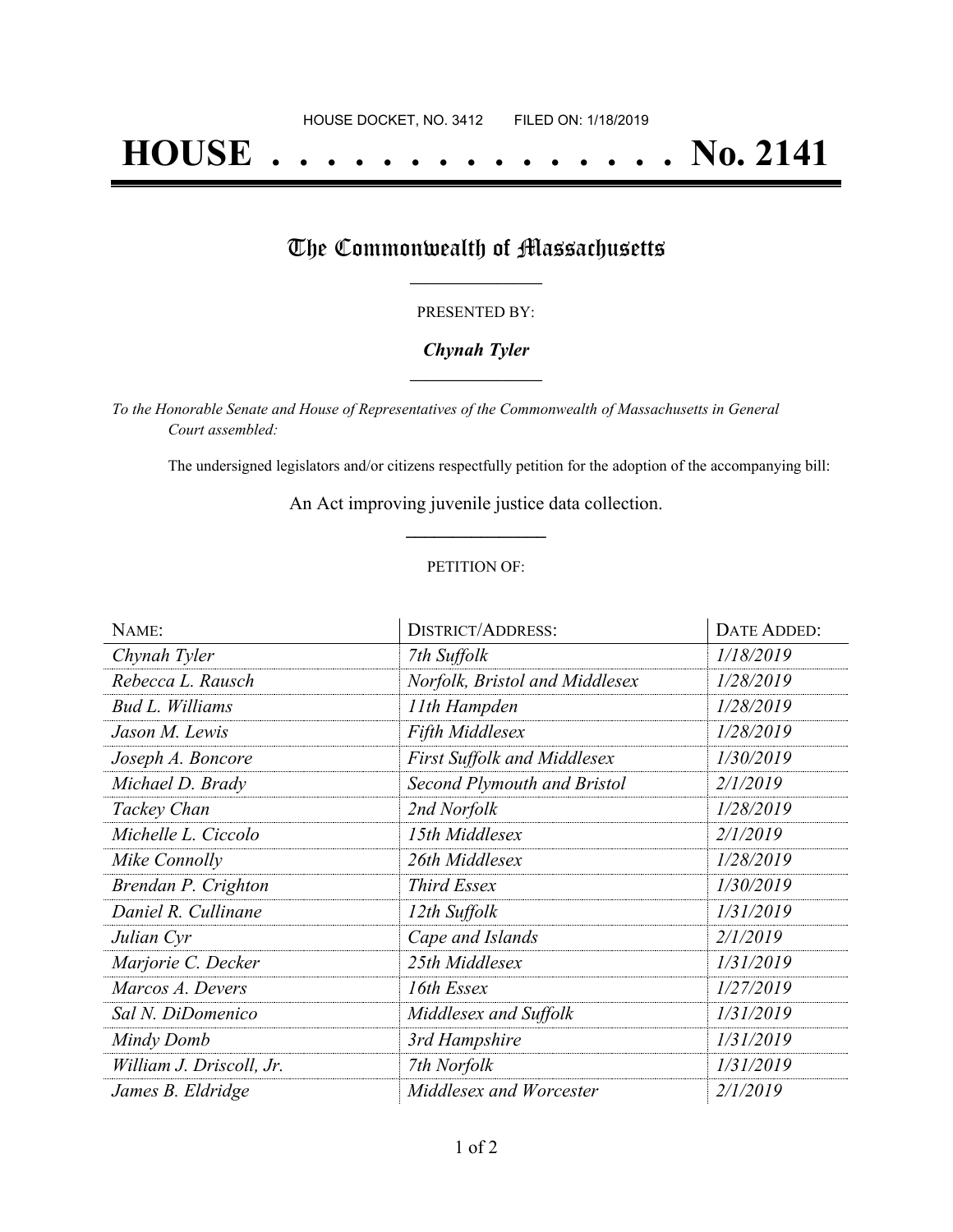| Nika C. Elugardo         | 15th Suffolk                    | 2/3/2019  |
|--------------------------|---------------------------------|-----------|
| Tricia Farley-Bouvier    | 3rd Berkshire                   | 1/28/2019 |
| Dylan A. Fernandes       | Barnstable, Dukes and Nantucket | 1/31/2019 |
| Sean Garballey           | 23rd Middlesex                  | 2/1/2019  |
| Carmine Lawrence Gentile | 13th Middlesex                  | 1/30/2019 |
| Carlos González          | 10th Hampden                    | 2/1/2019  |
| Richard M. Haggerty      | 30th Middlesex                  | 1/31/2019 |
| Stephan Hay              | 3rd Worcester                   | 1/30/2019 |
| Jonathan Hecht           | 29th Middlesex                  | 1/31/2019 |
| Natalie M. Higgins       | 4th Worcester                   | 1/29/2019 |
| Daniel J. Hunt           | 13th Suffolk                    | 1/30/2019 |
| Patricia D. Jehlen       | Second Middlesex                | 1/31/2019 |
| Louis L. Kafka           | 8th Norfolk                     | 1/28/2019 |
| Mary S. Keefe            | 15th Worcester                  | 1/31/2019 |
| Kay Khan                 | 11th Middlesex                  | 2/1/2019  |
| Jack Patrick Lewis       | 7th Middlesex                   | 2/1/2019  |
| Jay D. Livingstone       | 8th Suffolk                     | 1/29/2019 |
| Adrian C. Madaro         | 1st Suffolk                     | 1/28/2019 |
| Elizabeth A. Malia       | 11th Suffolk                    | 1/28/2019 |
| Christina A. Minicucci   | 14th Essex                      | 1/28/2019 |
| Liz Miranda              | 5th Suffolk                     | 1/30/2019 |
| <b>Denise Provost</b>    | 27th Middlesex                  | 1/30/2019 |
| David M. Rogers          | 24th Middlesex                  | 1/29/2019 |
| José F. Tosado           | 9th Hampden                     | 1/28/2019 |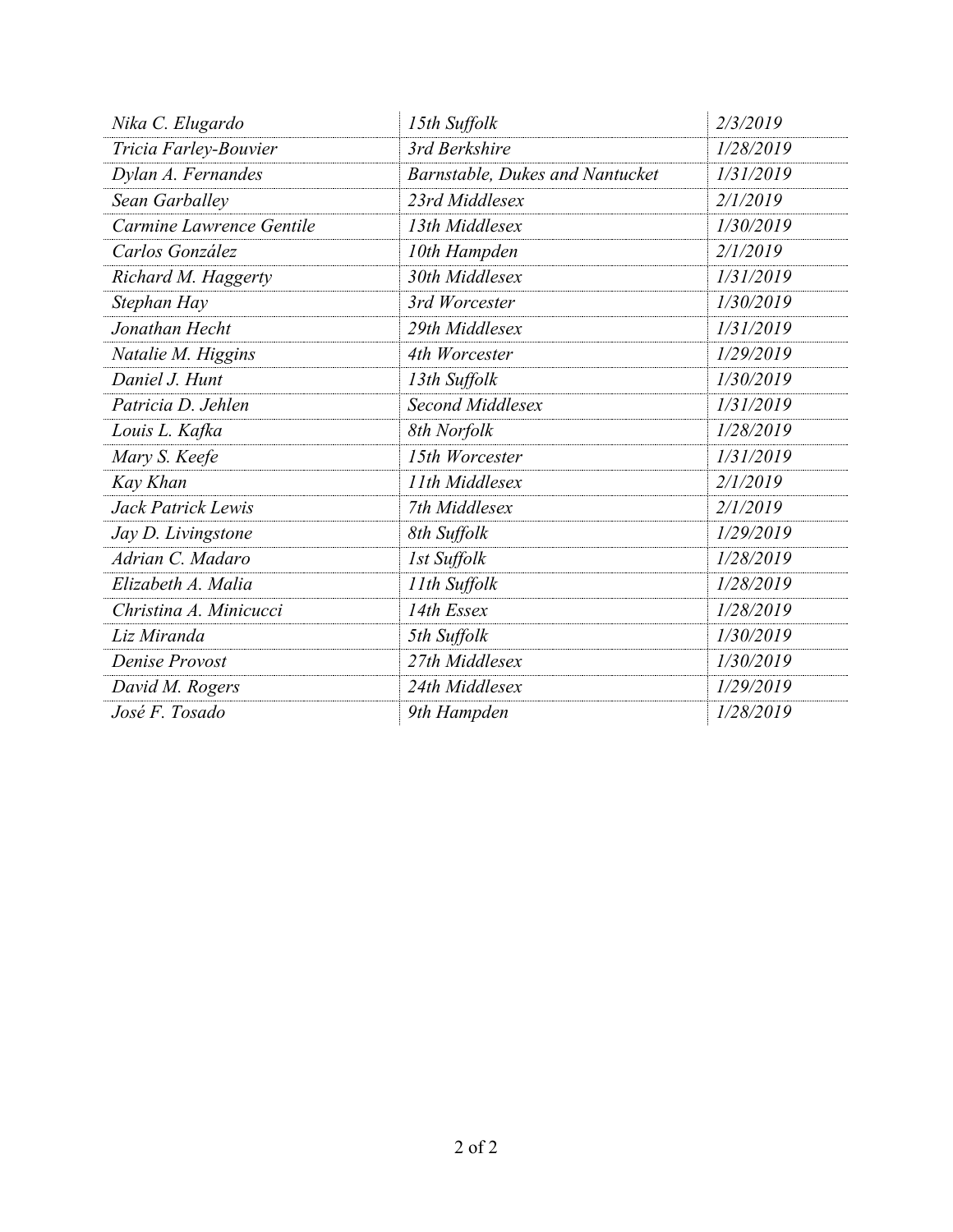## **HOUSE . . . . . . . . . . . . . . . No. 2141**

By Ms. Tyler of Boston, a petition (accompanied by bill, House, No. 2141) of Chynah Tyler and others for legislation to improve data collection in the juvenile justice system. Public Safety and Homeland Security.

### The Commonwealth of Massachusetts

**In the One Hundred and Ninety-First General Court (2019-2020) \_\_\_\_\_\_\_\_\_\_\_\_\_\_\_**

**\_\_\_\_\_\_\_\_\_\_\_\_\_\_\_**

An Act improving juvenile justice data collection.

Be it enacted by the Senate and House of Representatives in General Court assembled, and by the authority *of the same, as follows:*

| $\mathbf{1}$ | SECTION 1. The purpose of these provisions is to ensure that the Commonwealth                      |
|--------------|----------------------------------------------------------------------------------------------------|
| 2            | establishes systems to collect accurate, consistent, and comprehensive data on juveniles' contacts |
| 3            | with officials in the law enforcement and juvenile justice systems in order to improve             |
| 4            | comprehensive state planning as required by Title 34 of the United States Code, section 1113.      |
| 5            | SECTION 2. Section 89 of chapter 119 of the General Laws, as appearing in section 80               |
| 6            | of chapter 69 of the acts of 2018, is hereby amended by inserting after the definition of          |
| 7            | "criminal justice agency" the following paragraph:-                                                |
| 8            | "Gender identity and expression" shall be defined pursuant to subsection 59 of section 7           |
| 9            | of chapter 4 of the General Laws                                                                   |
| 10           | SECTION 3. Section 89 of said chapter 119, as so appearing, is hereby further amended              |
| 11           | by inserting after the definition of "racial or ethnic category" the following paragraph:-         |
|              |                                                                                                    |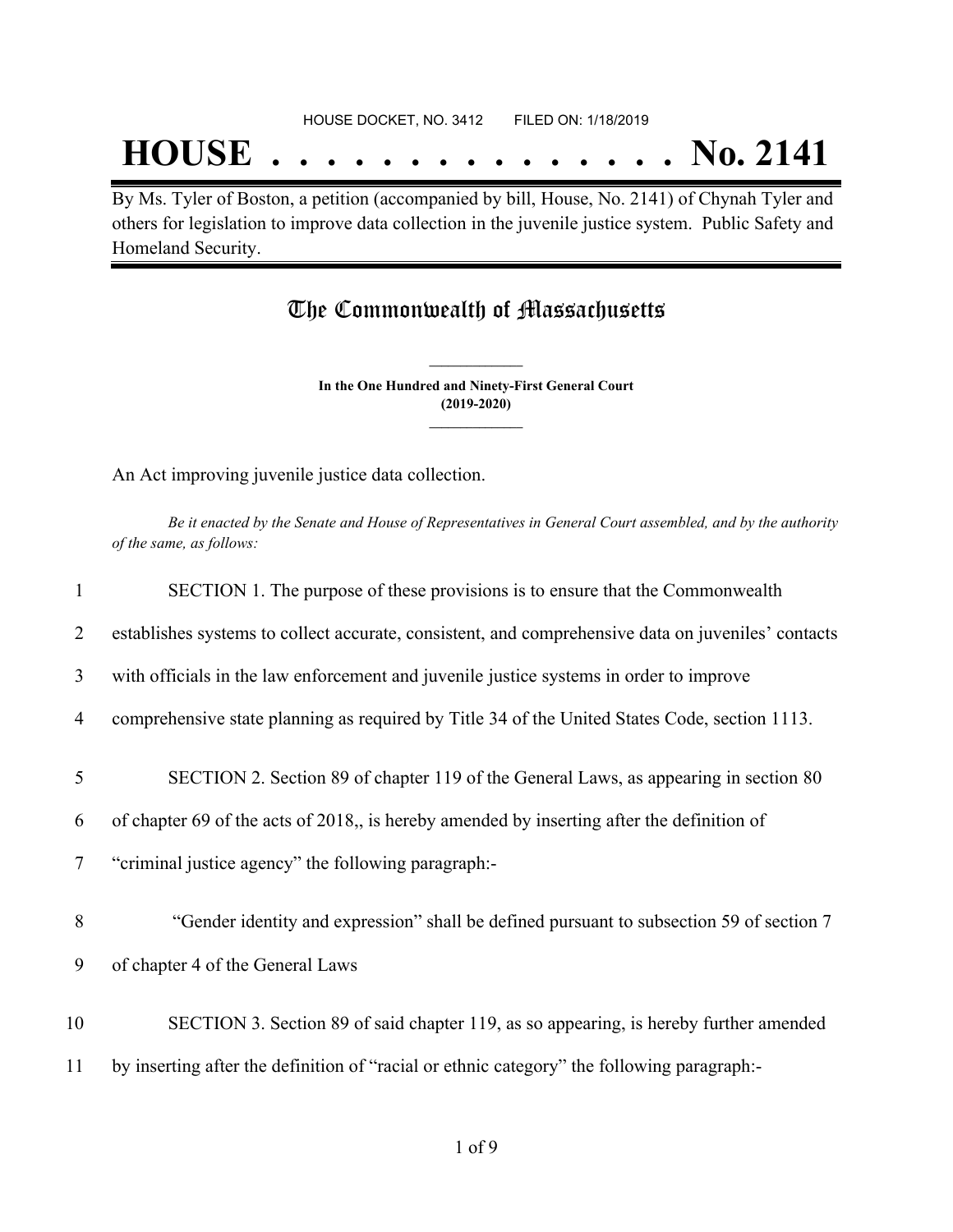'Sexual orientation", having an orientation for or being identified as having an orientation for heterosexuality, bisexuality, or homosexuality.

 SECTION 4. Section 89 of chapter 119 of the General Laws, as appearing in section 80 of chapter 69 of the acts of 2018, is hereby amended by inserting after the last paragraph the following paragraphs:-

 (c)The Child Advocate shall create and update as may be appropriate an instrument to record aggregate statistical data at each point of contact identified in sections 4(a)-(i). This instrument shall, at minimum, include age, gender, gender identity and expression, racial or ethnicity category, sexual orientation and type of crime. The child advocate shall give due regard to the census of juveniles when setting forth the racial or ethnic categories in the instrument. The Child Advocate shall consider providing guidance about the manner in which the race and ethnicity information is designated and collected, with consideration of the juveniles' self- reporting of such categories. All Offices and Departments subject to this law shall use this instrument to record contacts.

26 (d) The department of state police, municipal police departments, Massachusetts Bay Transportation Authority police, any school-based police from a local education authority, and any contractor, vendor or service-provider working with such police including any alternative lock-up programs, shall collect the necessary information to complete the instrument identified in subsection (c) for each juvenile subjected to the following contacts for each fiscal year:

(1) referral to and/or use of diversion programming; and

(2) arrest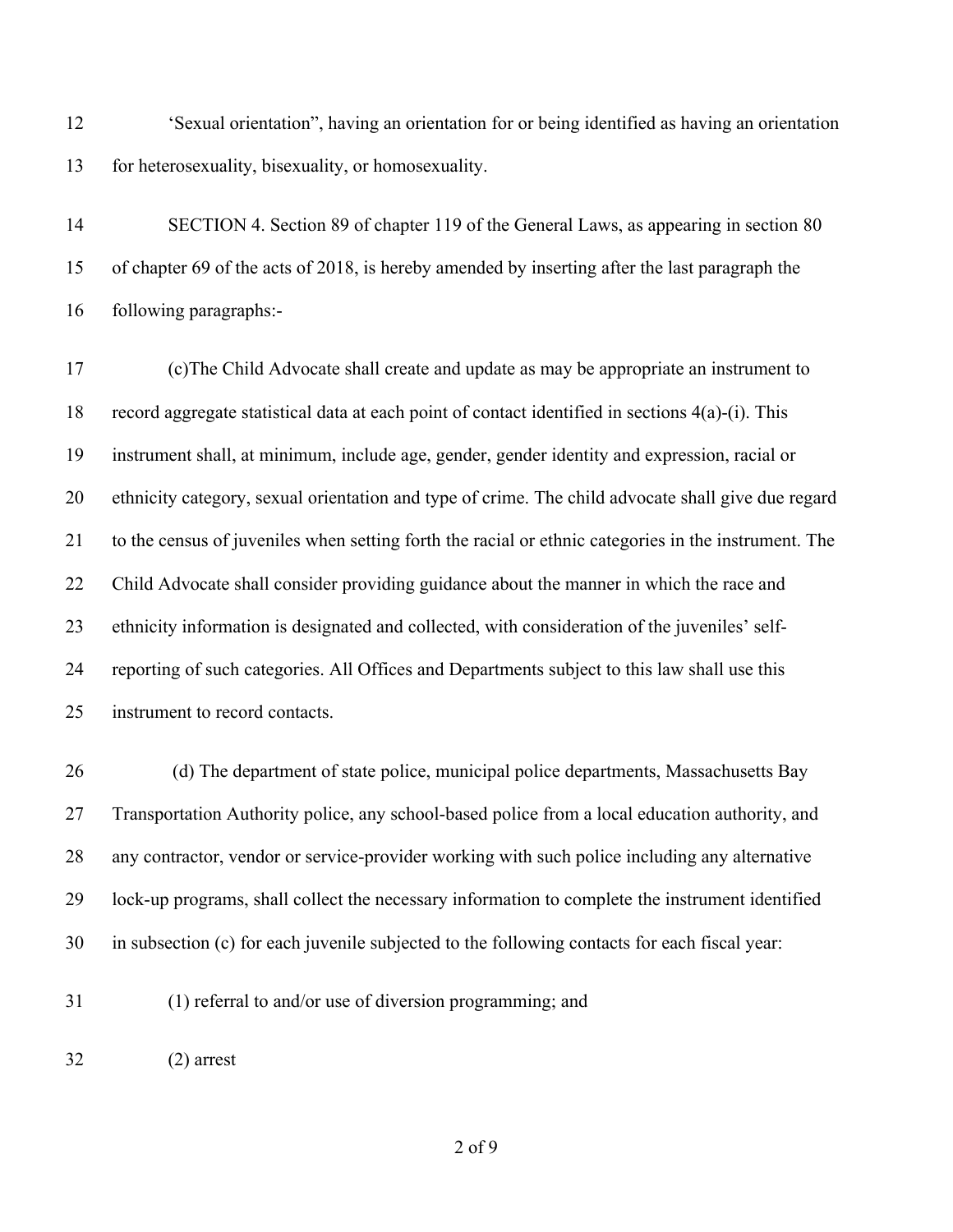| 33 | (e) Clerk magistrates shall collect the necessary information to complete the instrument           |
|----|----------------------------------------------------------------------------------------------------|
| 34 | identified in subsection (c) for each juvenile subjected to the following contacts for each fiscal |
| 35 | year                                                                                               |
| 36 | (1) criminal complaint filed                                                                       |
| 37 | (2) finding of probable cause;                                                                     |
| 38 | (3) complaint issued;                                                                              |
| 39 | (4) appeal to judge of the finding by the clerk magistrate; and                                    |
| 40 | (5) complaint issued after appeal.                                                                 |
| 41 | (f) The district attorneys shall collect the necessary information to complete the                 |
| 42 | instrument identified in subsection (c) for each juvenile subjected to the following contacts for  |
| 43 | each fiscal year                                                                                   |
| 44 | (1) referral to and/or use of diversion programming;                                               |
| 45 | (2) indictment as a youthful offender;                                                             |
| 46 | (3) dismissal of indictment/dismissal of indictment in exchange for other action; and              |
| 47 | (4) prosecution in criminal court under section 74 of chapter 119 of the General Laws.             |
| 48 | (g) The juvenile court department shall collect the necessary information to complete the          |
| 49 | instrument identified in subsection (c) for each juvenile subjected to the following contacts for  |
| 50 | each fiscal year:                                                                                  |
|    |                                                                                                    |

(1) arraignment as a delinquent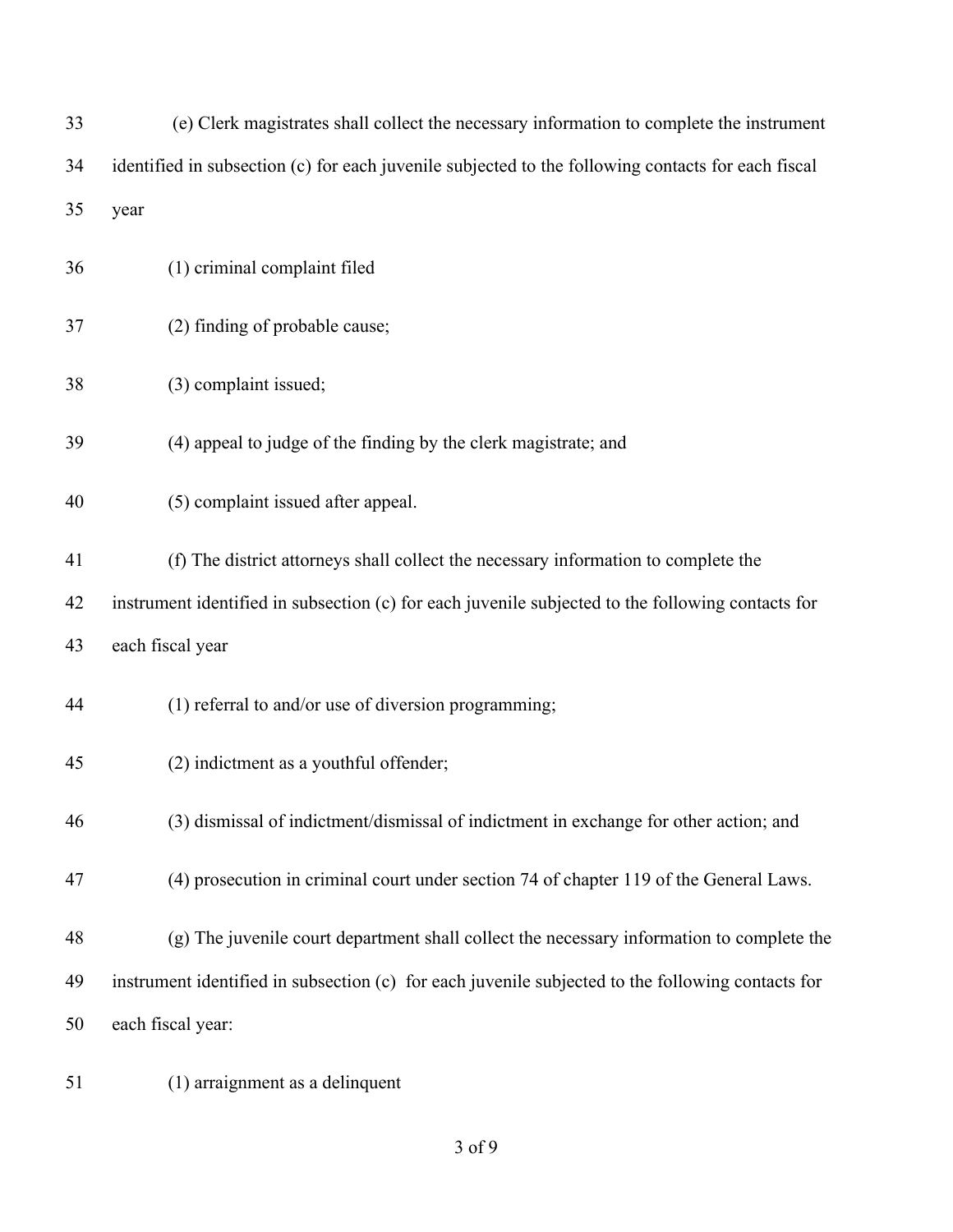| 52 | (2) arraignment as a youthful offender;                                                   |
|----|-------------------------------------------------------------------------------------------|
| 53 | (3) referral to and/or use of diversion programming pursuant to section 54A of chapter    |
| 54 | 119 of the General Laws;                                                                  |
| 55 | (4) imposition of bail or order to hold without bail;                                     |
| 56 | (5) pre-trial probation pursuant to section 87 of chapter 276 of the General Laws;        |
| 57 | (6) cases which are continued without a finding pursuant to section 18 of chapter 278 and |
| 58 | to section 58 of chapter 119 of the General Laws;                                         |
| 59 | (7) adjudication as a delinquent;                                                         |
| 60 | (8) adjudication as a youthful offender;                                                  |
| 61 | (9) imposition of an adult sentence pursuant to section 58 of chapter 119 of the General  |
| 62 | Laws;                                                                                     |
| 63 | (10) sentence to probation;                                                               |
| 64 | (11) commitment to the department of youth services pursuant to section 58 of chapter     |
| 65 | 119 of the General Laws;                                                                  |
| 66 | (12) commitment to the department of youth services pursuant to section 2 of chapter 279  |
| 67 | of the General Laws that are suspended;                                                   |
| 68 | (13) voluntary extensions of commitments to the department of youth services;             |
| 69 | (14) juvenile brought before the court on criminal and non-criminal violations of         |
| 70 | probation;                                                                                |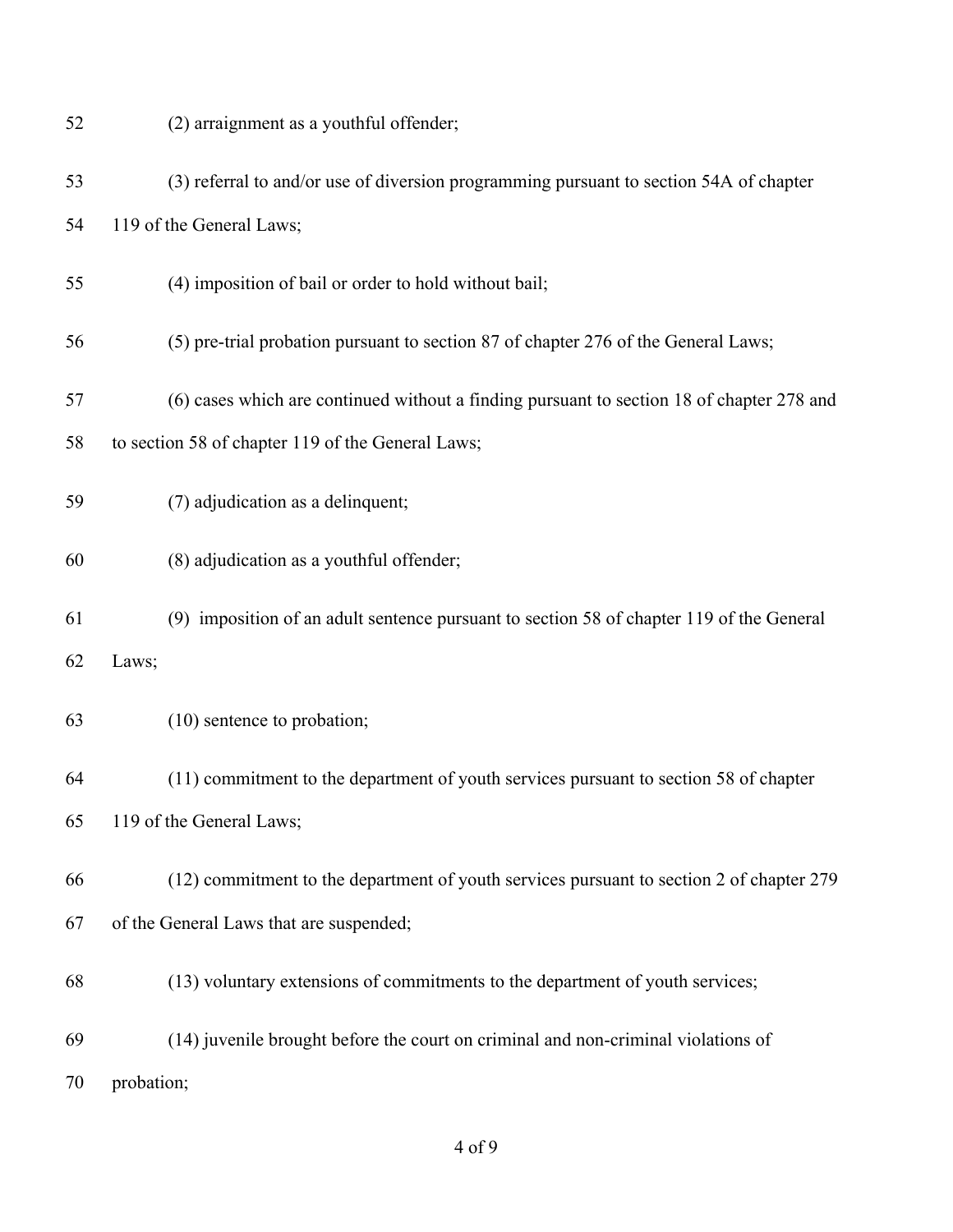| 71 | (15) commitments to department of youth services following a probation violation; and              |
|----|----------------------------------------------------------------------------------------------------|
| 72 | (16) revocation of a continuation without a finding pursuant to pursuant to section 18 of          |
| 73 | chapter 278 and to section 58 of chapter 119 of the General Laws;                                  |
| 74 | (h) The office of the commissioner of probation shall collect the necessary information to         |
| 75 | complete the instrument identified in subsection (c) for each juvenile subjected to the following  |
| 76 | contacts for each fiscal year:                                                                     |
| 77 | (1) referral to and/or use of diversion programming;                                               |
| 78 | (2) supervision of pre-trial probation;                                                            |
| 79 | (3) supervision of continuances without a finding;                                                 |
| 80 | (4) supervision of youth on probation; and                                                         |
| 81 | (5) referral to the court for a probation violation.                                               |
| 82 | (i) The department of youth services and any contractor, vendor or service provider                |
| 83 | working with said department including alternative lock-up programs shall collect the necessary    |
| 84 | information to complete the instrument identified in subsection (c) for each juvenile subjected to |
| 85 | the following contacts for each fiscal year:                                                       |
| 86 | (1) pre-arraignment detention;                                                                     |
| 87 | (2) pre-trial detention;                                                                           |
| 88 | (3) commitment;                                                                                    |
| 89 | (4) level of care including, but not limited to,                                                   |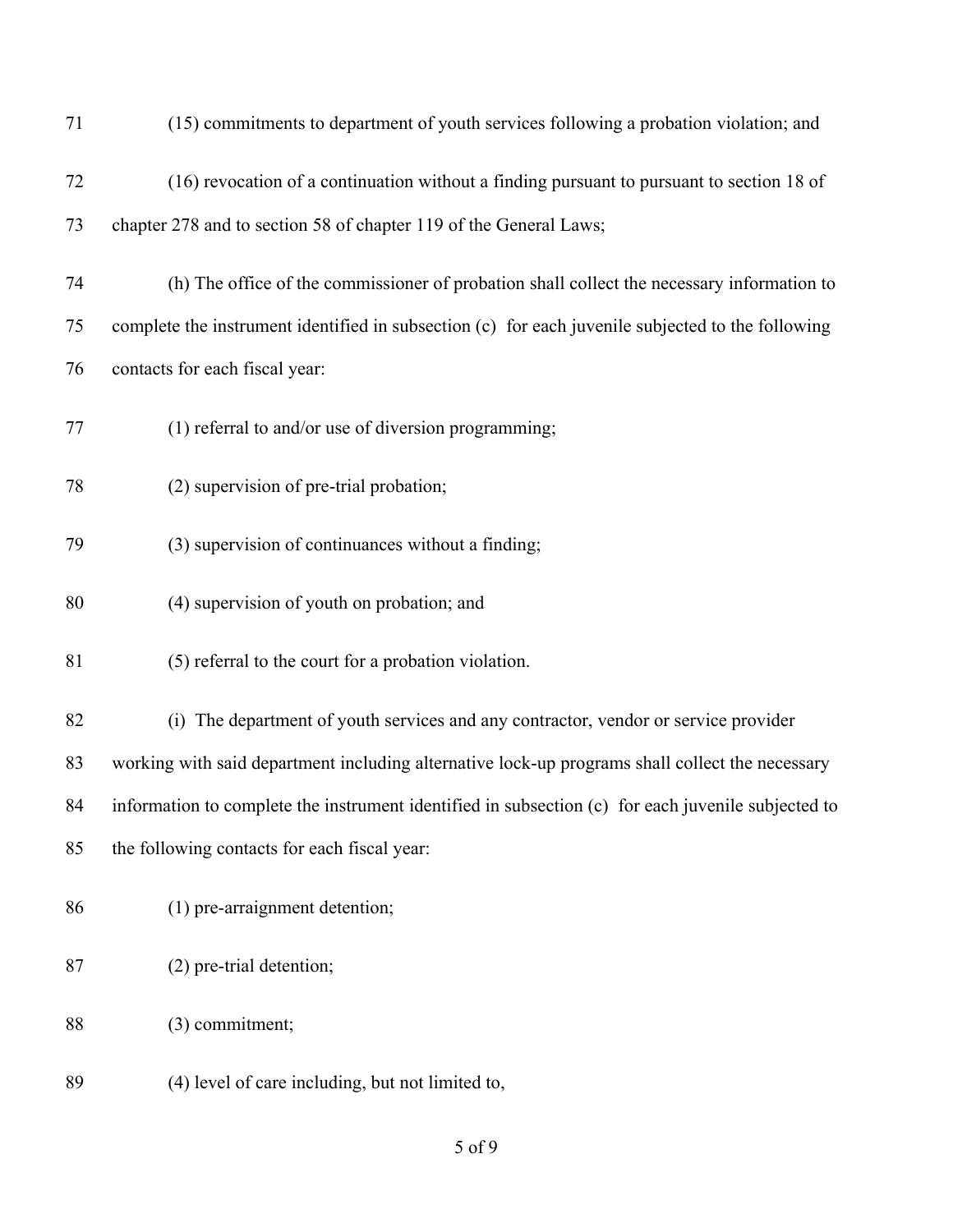| 90  | a. "hardware," secure;                                                                             |
|-----|----------------------------------------------------------------------------------------------------|
| 91  | b. staff secure;                                                                                   |
| 92  | c. residential; and                                                                                |
| 93  | d. community placement;                                                                            |
| 94  | (4) notice of revocation of grants of conditional liberty;                                         |
| 95  | (5) hearing on grants of conditional liberty; and                                                  |
| 96  | (6) revocation of grants of conditional liberty for violation of conditions of liberty; and        |
| 97  | (7) voluntary extensions of commitments with the department of youth services.                     |
| 98  | (j) The superior court shall collect the necessary information to complete the instrument          |
| 99  | identified in subsection (c) for each juvenile subjected to the following contacts for each fiscal |
| 100 | year:                                                                                              |
| 101 | (1) arraignment for murder in the first degree and murder in the second degree; and                |
| 102 | (2) convictions.                                                                                   |
| 103 | (k) The department of correction and each sheriff's department shall collect the necessary         |
| 104 | information to complete the instrument identified in subsection (c) for each juvenile subjected to |
| 105 | the following contacts for each fiscal year:                                                       |
| 106 | (1) pre-arraignment detention;                                                                     |
| 107 | (2) pre-trial detention;                                                                           |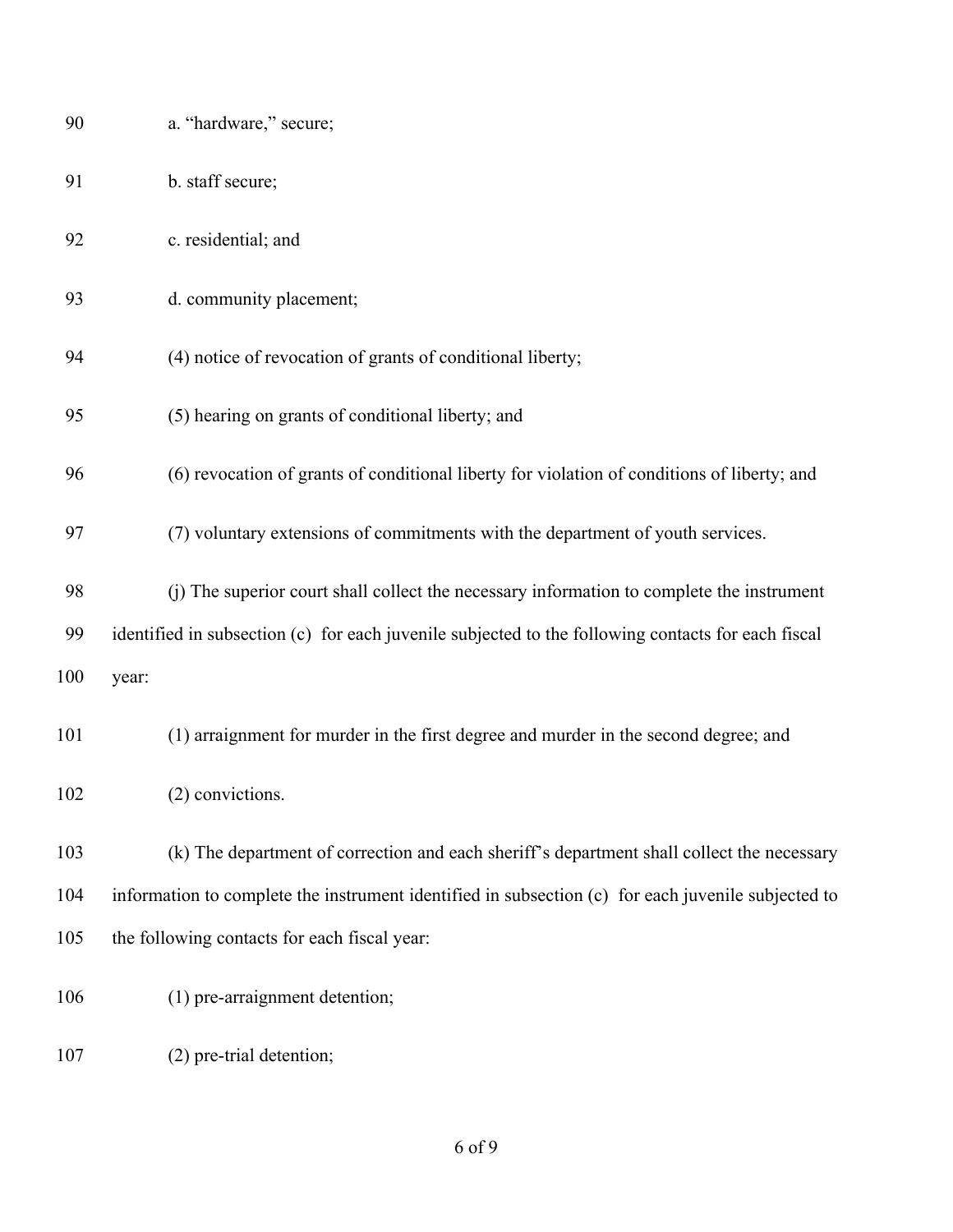| 108 | (3) post-disposition confinement of youthful offenders; and                                        |
|-----|----------------------------------------------------------------------------------------------------|
| 109 | (4) post-conviction confinement for murder.                                                        |
| 110 | (1) The parole board shall collect the necessary information to complete the instrument            |
| 111 | identified in subsection (c) for each juvenile subjected to the following contacts for each fiscal |
| 112 | year:                                                                                              |
| 113 | (1) grant of parole;                                                                               |
| 114 | (2) supervision of parole; and                                                                     |
| 115 | (3) revocation of parole.                                                                          |
| 116 | SECTION 5. Chapter 119 of the General Laws, as appearing in section 80 of chapter 69               |
| 117 | of the acts of 2018, is hereby amended by inserting after section 89 the following section:        |
| 118 | Section 90. (a) The Executive Office of Public Safety and Security shall be responsible            |
| 119 | for assembling the data collected by the below offices and departments on an annual basis. The     |
| 120 | collected data for each fiscal year shall be published on the Executive Office of Public Safety    |
| 121 | and Security Website, filed with the clerks of the Massachusetts House and Senate and provided     |
| 122 | to the Office of the Child Advocate no later than 90 days after the end of that fiscal year. The   |
| 123 | first such report shall be submitted by January 2, 2020.                                           |
| 124 | a. The Commissioner of the Department of Correction                                                |
| 125 | b. Sheriffs of each County;                                                                        |
| 126 | c. The Parole Board;                                                                               |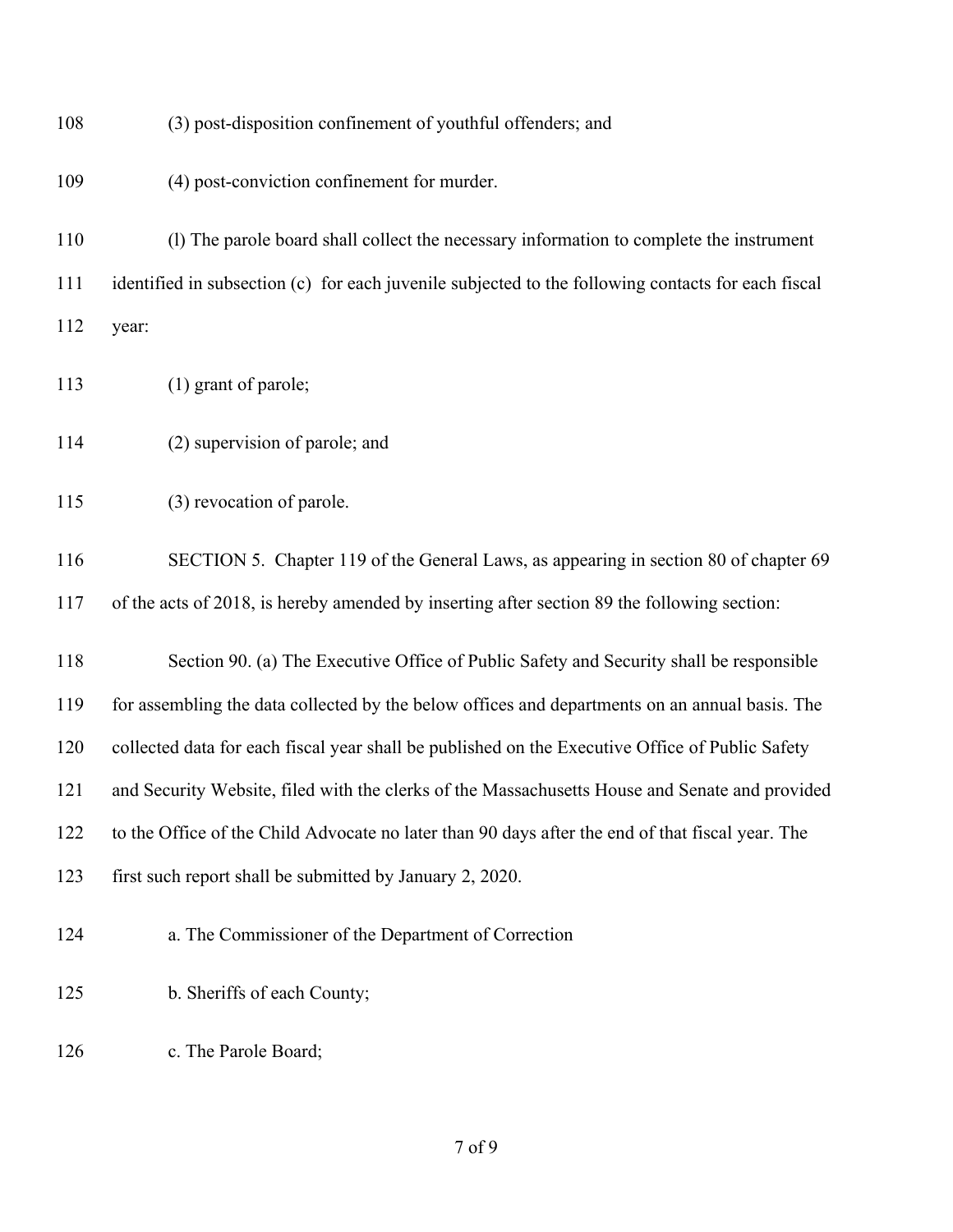| 127 | d. The Department of the State Police;                                                              |
|-----|-----------------------------------------------------------------------------------------------------|
| 128 | e. Municipal police departments;                                                                    |
| 129 | f. The Massachusetts Bay Transportation Authority Police;                                           |
| 130 | g. School based police from any local education authority;                                          |
| 131 | h. Alternative Lock-up Programs; and                                                                |
| 132 | i. any other contractor, vendor or service provider working with school based or other              |
| 133 | police officers.                                                                                    |
| 134 | (b) The Attorney General shall be responsible of assembling data collected by District              |
| 135 | Attorney's Offices on an annual basis. The collected data for each fiscal year shall be published   |
| 136 | on the Attorney General's website, filed with the clerks of the Massachusetts House and Senate      |
| 137 | and provided to the Office of the Child Advocate no later than 90 days after the end of that fiscal |
| 138 | year. The first such report shall be submitted by January 2, 2020.                                  |
| 139 | (c) The Chief Justice for Administration and Management shall be responsible for                    |
| 140 | assembling data collected by judicial officers and court personnel including the Commissioner of    |
| 141 | Probation, judicial officers and court personnel, and the Executive Director of Community           |
| 142 | Correction. The data shall be collected on an annual basis. The collected data for each fiscal year |
| 143 | shall be published on the Supreme Judicial Court's website, filed with the clerks of the            |
| 144 | Massachusetts House and Senate and provided to the Office of the Child Advocate no later than       |
| 145 | 90 days after the end of that fiscal year. The first such report shall be submitted by January 2,   |
| 146 | 2020.                                                                                               |
|     |                                                                                                     |
|     |                                                                                                     |